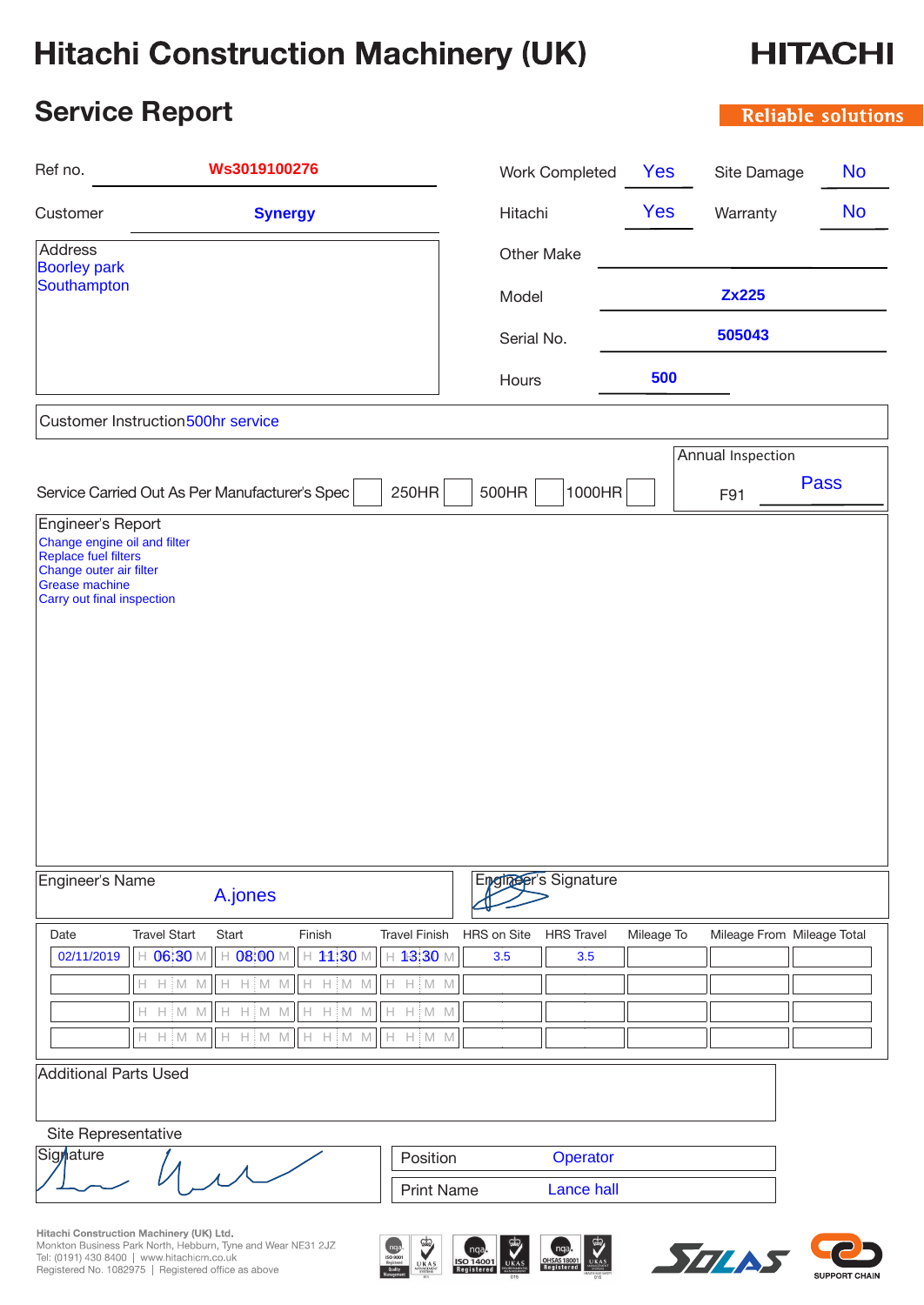### **Hitachi Construction Machinery (UK)**

#### **Risk Assessment Aspect Sheet**

2. Do you have adequate PPE?

1. Have you received site induction and safety rules (Do you understand them)?

- 3. Is the work area satisfactory? (Safe access and egress/overhead lines/Volds/Soft ground/Live traffic/Falling objects.)
- 4. If there is a manual handling requirement are the manual handling requirements within your capabilities?
- 5. Has the machine been made safe to work on?
- 6. Will you be required to work at height?
- 7. Are all the preventative actions in place?
- 8. Do you have adequate tooling to complete the job?
- 9. Is the tooling to be used fit for purpose and in test?
- 10. Is lighting required, if so is it adequate?
- 11. Are there any precautions to be observed with hazardous substances?
- 12. Lone working have arrangements been made for periodic checks?
- 13. Are adequate precautions in place to prevent spillages/contamination?
- 14. Are you confident the job can be completed safely?

Method Statement Employed

Site Representative



| Position          | Operator   |
|-------------------|------------|
| <b>Print Name</b> | Lance hall |

Engineer

| Signature | Position          | Engineer |
|-----------|-------------------|----------|
|           | <b>Print Name</b> | Operator |

If the answer to any of the above questions is "NO" then the site management must be **made aware of the issue along with your manager, to ensure that a safe system of work is produced. No work can take place without a safe system of work.**







### **HITACI**

#### **Reliable solutions**